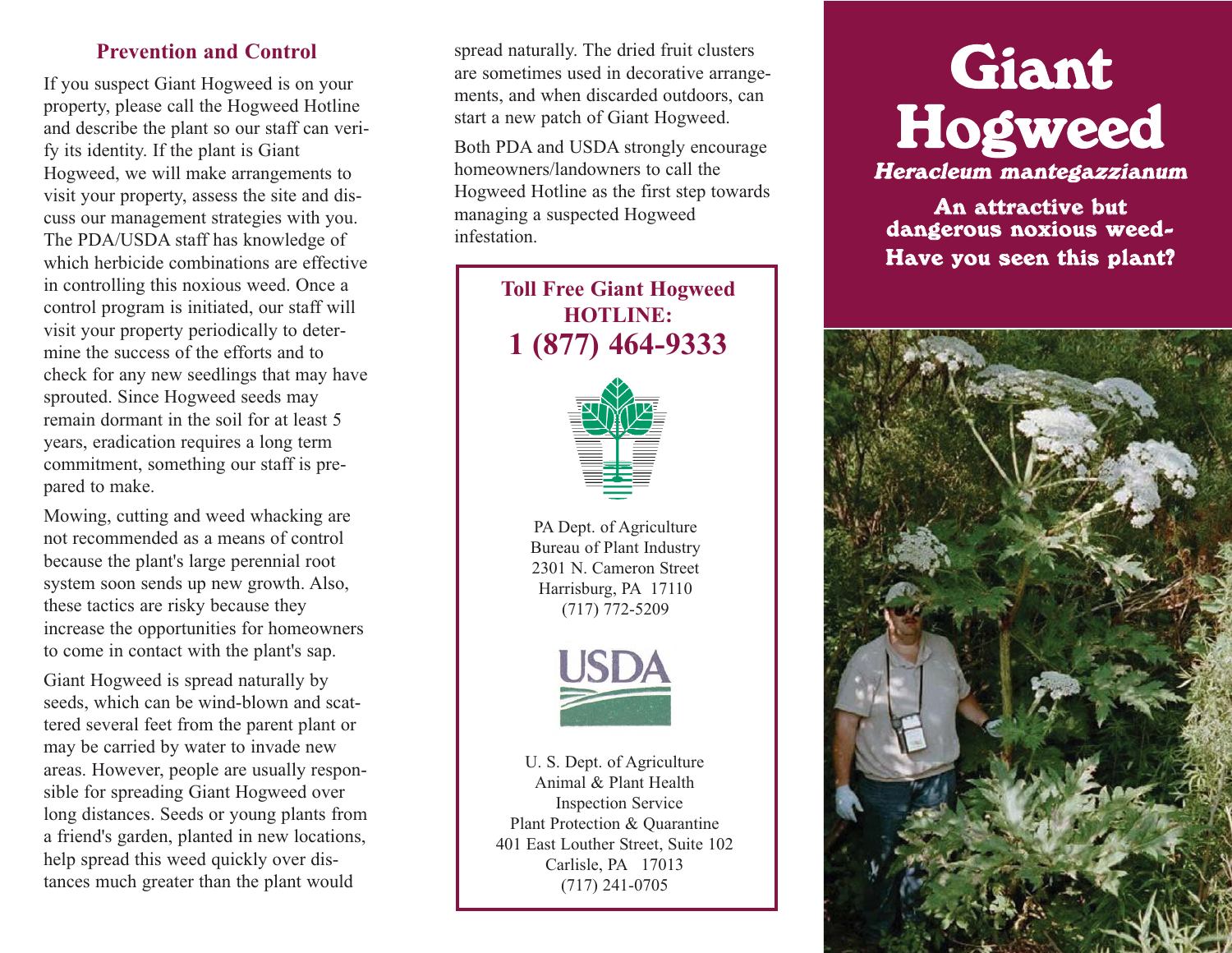# **About Giant Hogweed**

Giant Hogweed is a member of the carrot or parsley family (Apiaceae) that was introduced into Europe and North America in the early 1900s. It is native to the Caucasus region of Eurasia. Its massive size and imposing appearance made it desirable for arboretums and gardens. Giant Hogweed soon escaped from cultivation and became established in rich, moist soils along roadside ditches, stream banks, waste ground, along tree lines and open wooded areas. In the U.S. it is known to occur in Pennsylvania, Maryland, Connecticut, District of Columbia, Maine, Massachusetts, Michigan, New York, Ohio, Oregon, and Washington. The plant's name comes from Hercules, of ancient mythological fame, and Giant Hogweed is aptly described as robust in appearance.

# **Hogweed is Hazardous**

This tall majestic plant is a public health hazard because of its potential to cause severe skin irritation in susceptible people. Plant sap produces painful, burning blisters within 24 to 48 hours after contact. Plant juices also can produce painless red blotches that later develop into purplish or brownish scars that may persist for several years. For an adverse reaction to occur, the skin, contaminated with plant juices, must be moist (perspiration) and then exposed to sunlight. Some other plants are capable of causing this reaction, known as phytophotodermatitis (Phyto=plant, Photo=light), including several that are also in the Giant Hogweed family.





Giant Hogweed is a both a Federal and Pennsylvania Noxious Weed, making it unlawful to propagate, sell or transport this plant in the Commonwealth. Since 1998, the U.S. and Pennsylvania Departments of Agriculture have been surveying for this weed.

We need your help in locating new sites of Giant Hogweed in Pennsylvania. If you see this weed, please report its occurrence by calling the Pennsylvania Department of Agriculture's

# **TOLL FREE Giant Hogweed Hotline: 1 (877) 464-9333 (HOGWEED)**

Please leave a daytime phone number and you will be contacted within a few days.



Giant Hogweed in late summer: Seeds are forming.



A Herculean stem!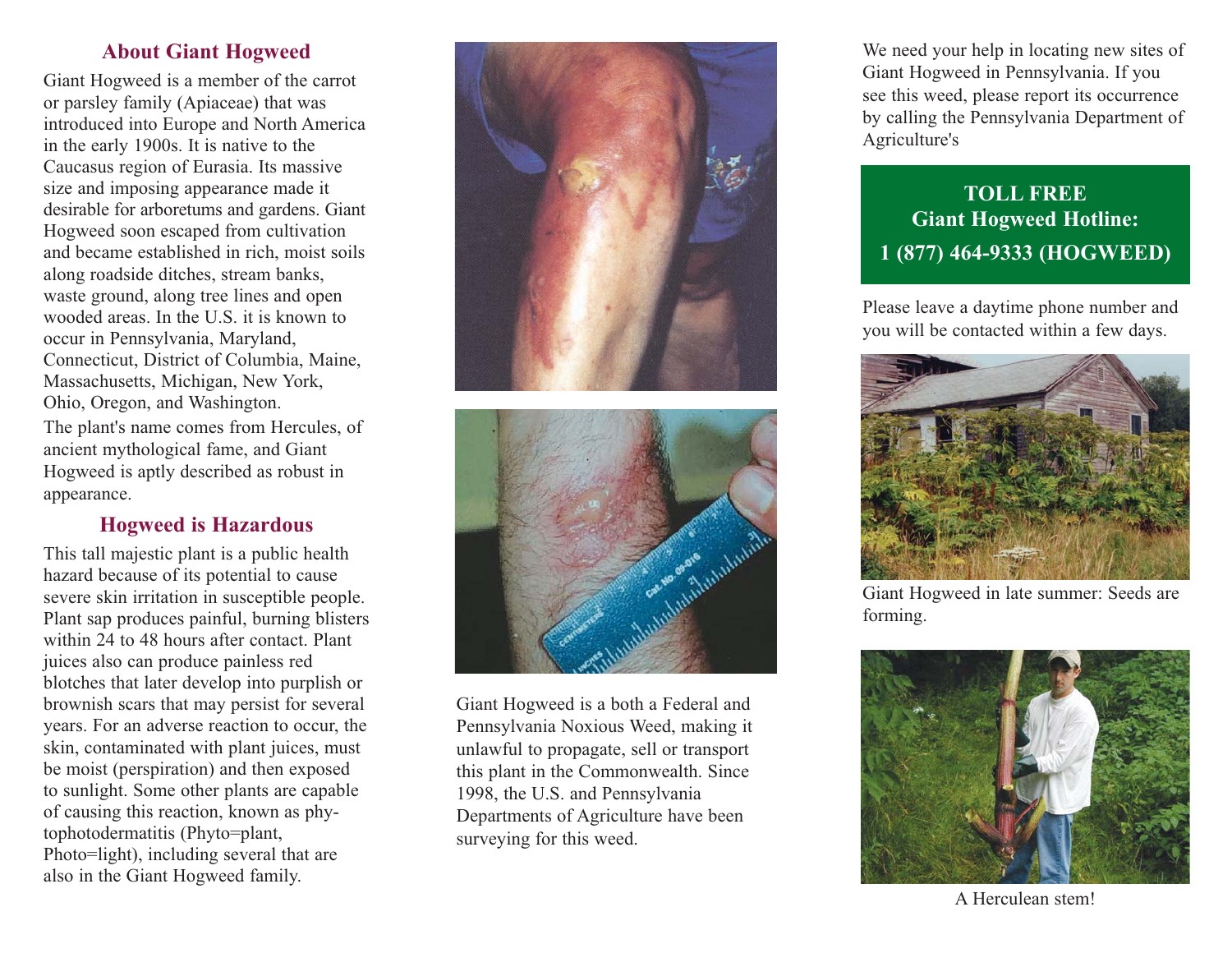# **Giant Hogweed Plant**

**Giant Hogweed** is a biennial or perennial herb growing from a forked or branched taproot. Plants sprout in early spring from the roots or from seeds.

# **How to Recognize Giant Hogweed**

The best time to identify Giant Hogweed is when it's blooming

- **Flowers:** numerous small white flowers in June or July, clustered into a flattopped umbel up to 2½ ft. across.
- **Stems** are hollow, ridged, 2-4 in. in diameter, 8-14 ft. tall, with purple blotches and coarse white hairs. The hairs are especially prominent that circle the stem at the base of the leaf stalks.
- **Leaves** are lobed, deeply incised and up to 5 ft. across.
- **Fruit** (containing the seed) is dry, flattened, oval, about 3/8 in. long and tan with brown lines.



**Bureau of Plant Industry 1-9** 10-99 100+ **Bureau of Plant Industry** 



**Beginning to flower huge leaves coarse hairs** 





**circling the stem**

**Leaf Stem Flowers** 



**large clusters of small flowers**





## **Dead Stems**

After producing seeds in late summer, the plants die, leaving stems standing into winter. At this point seeds have been dispersed to germinate the following spring or in future years.

(Photo credit: Cornell Cooperative Extension, Misc. Bull. 123)



**Seedling** Seeds germinate from early spring throughout the growing season.



# **Flowering Stems**

Plants bolt and flower in early to mid-summer after rosette plants accumulate enough energy reserves.



**Rosette of leaves**

...Leaf clusters sprout from overwintering roots each year for 2-4 years until the plant flowers.